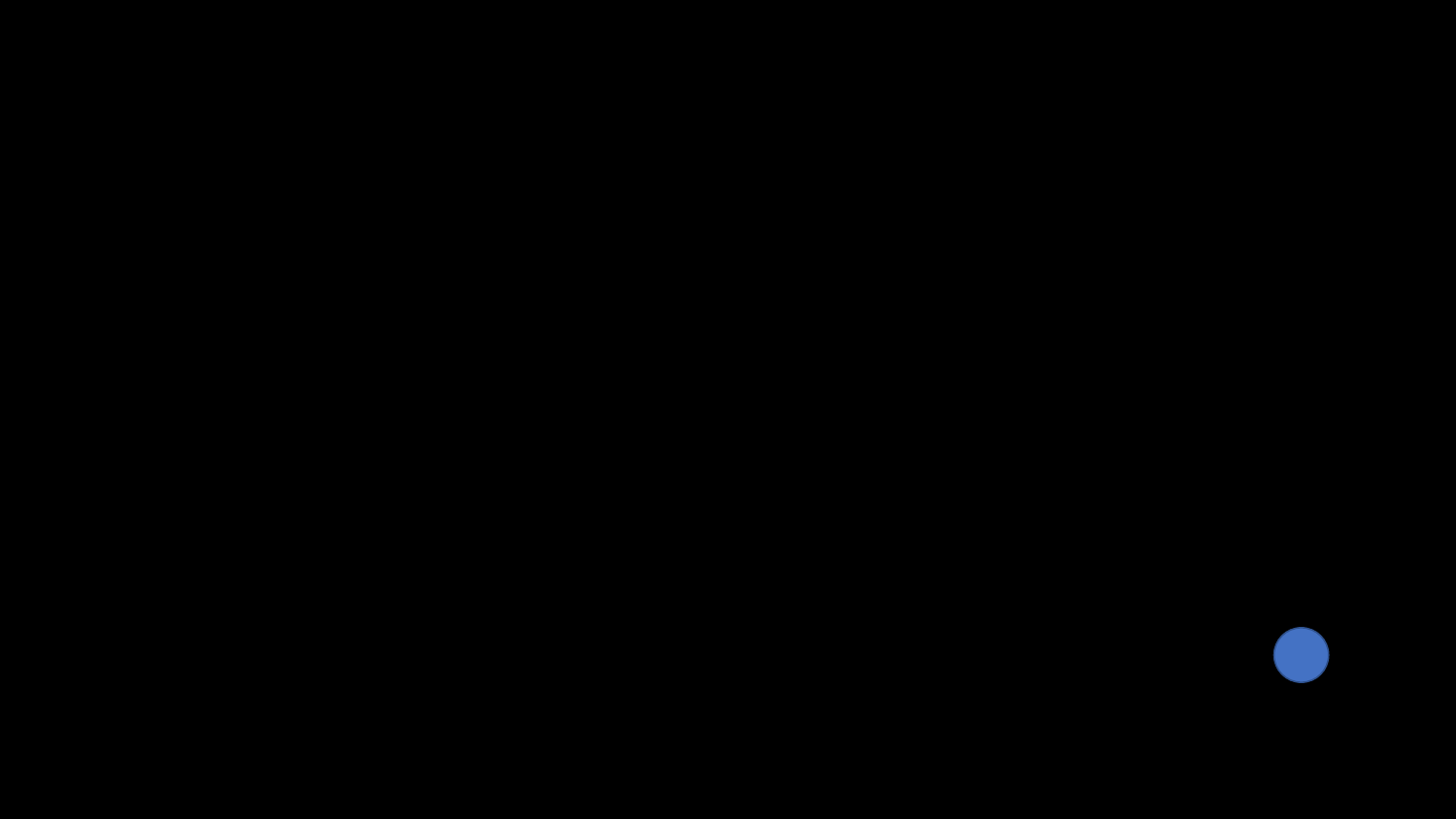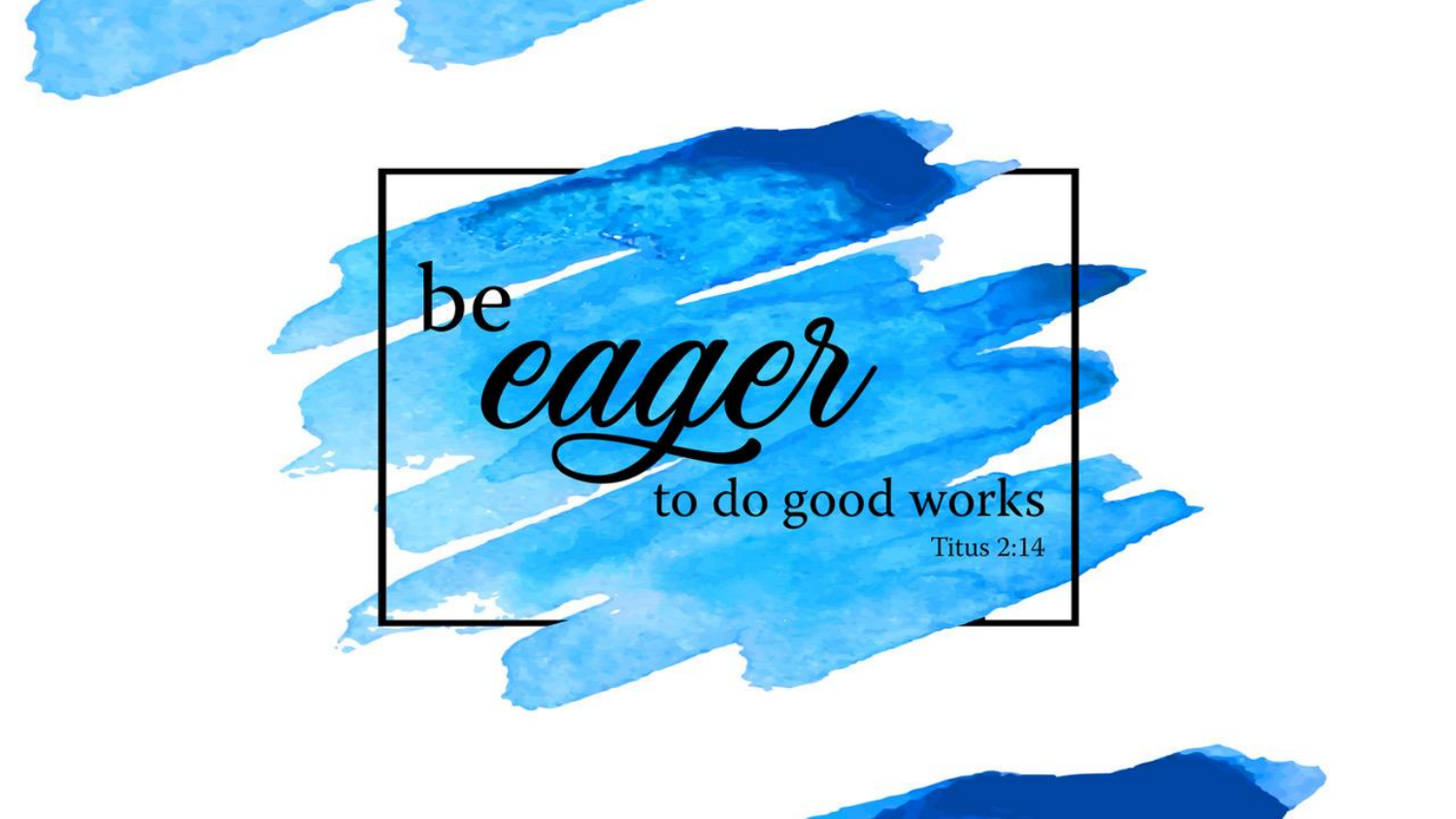**2 Timothy 2:20-21**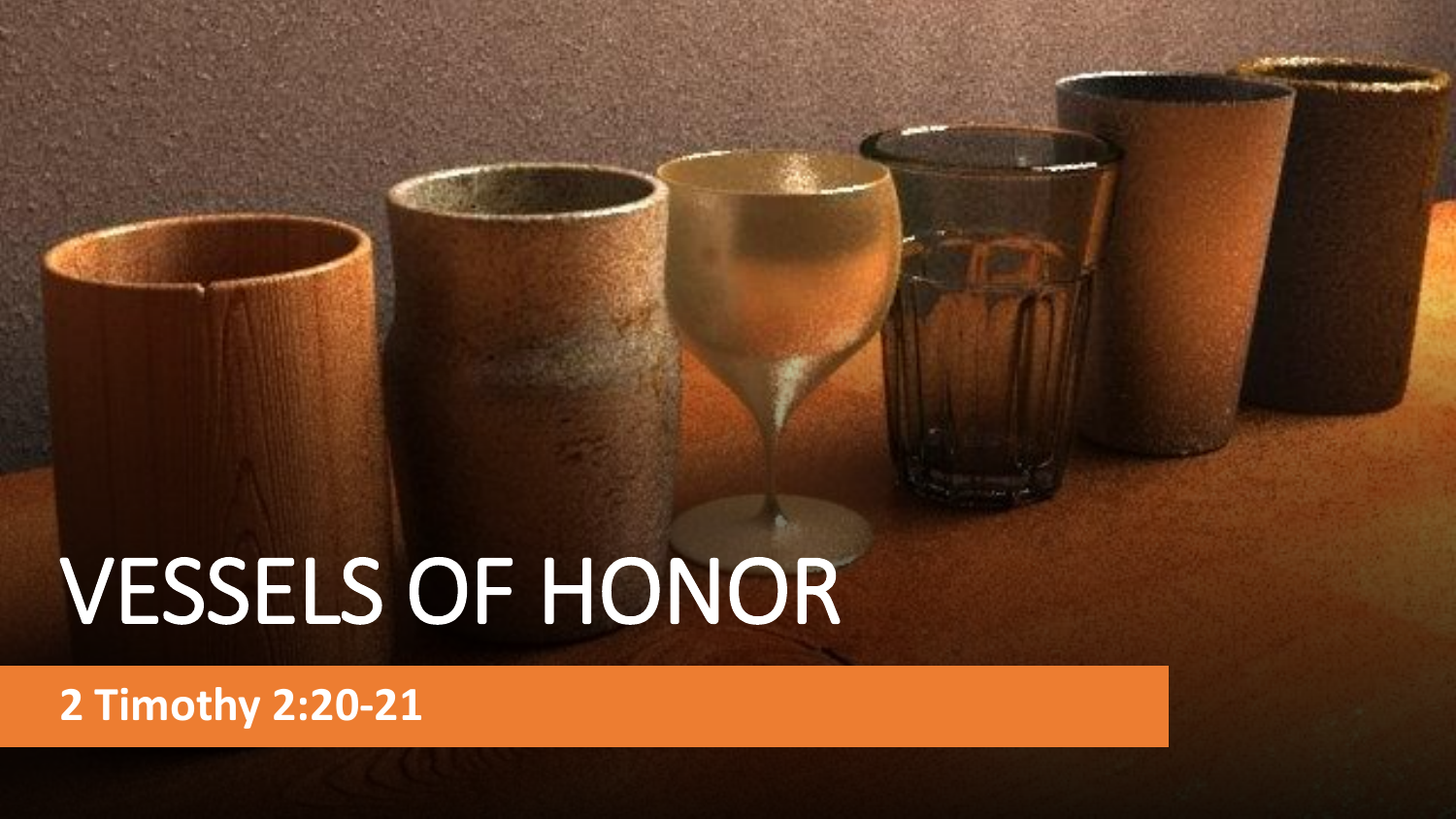**20** *Now in a great house there are not only vessels of gold and silver but also of wood and clay, some for honorable use, some for dishonorable.*

• **A metaphor contrasting the character of two types of Christians**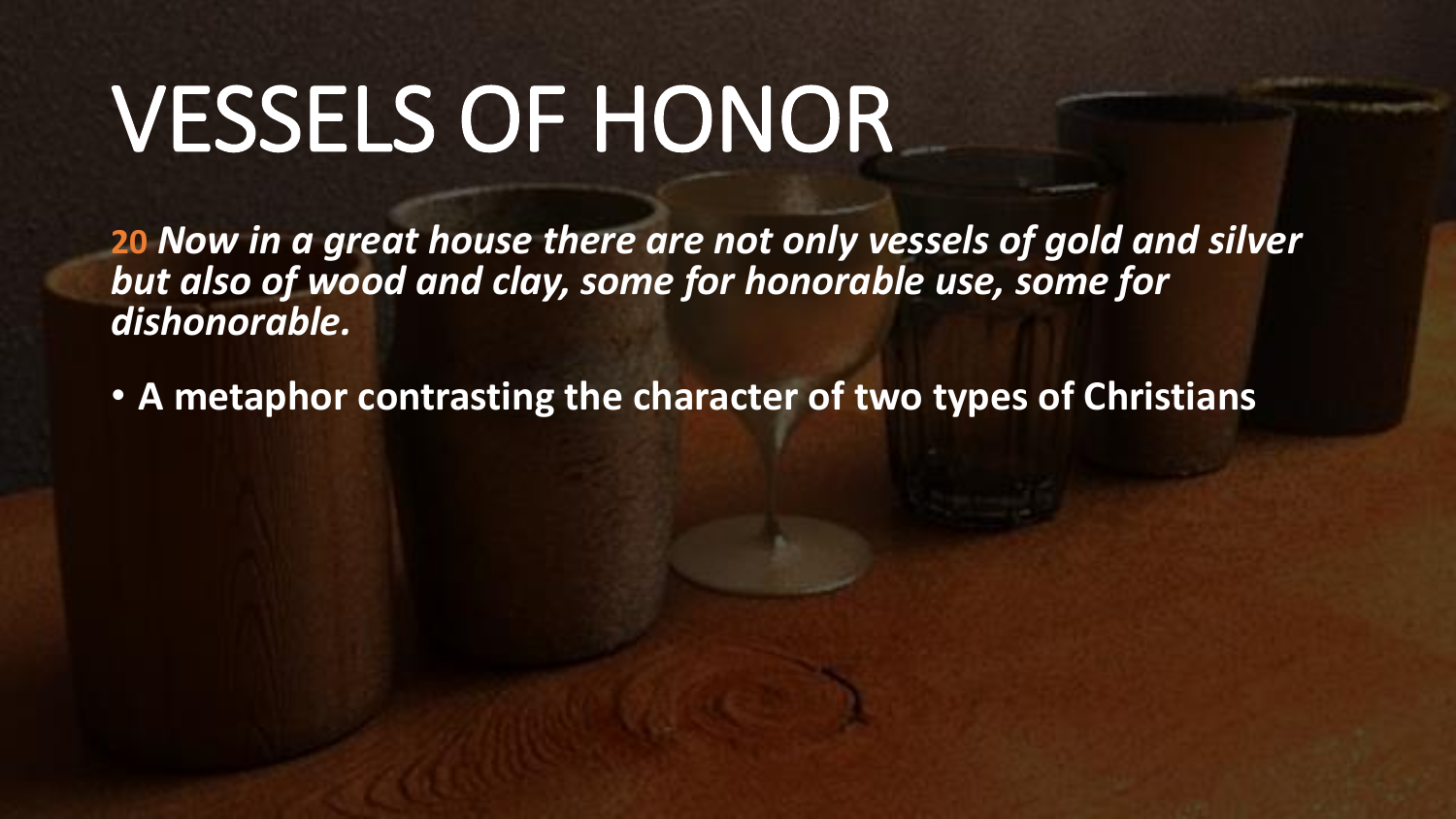**20** *Now in a great house there are not only vessels of gold and silver but also of wood and clay, some for honorable use, some for dishonorable.*

- **A metaphor contrasting the character of two types of Christians**
- *dishonorable* **– those like Hymenaeus and Philetus (14-19)**
	- *"quarrel about words… ruins the hearers"*
	- *"irreverent babble… lead people into more and more ungodliness"*
	- *"their talk will spread like gangrene"*
	- *"swerved from the truth… upsetting the faith of some"*
- *"The Lord knows those who are His…"* 
	- *"…among whom are Hymenaeus and Alexander, whom I have handed over to Satan that they may learn not to blaspheme."* **(1 Tim. 1:20)**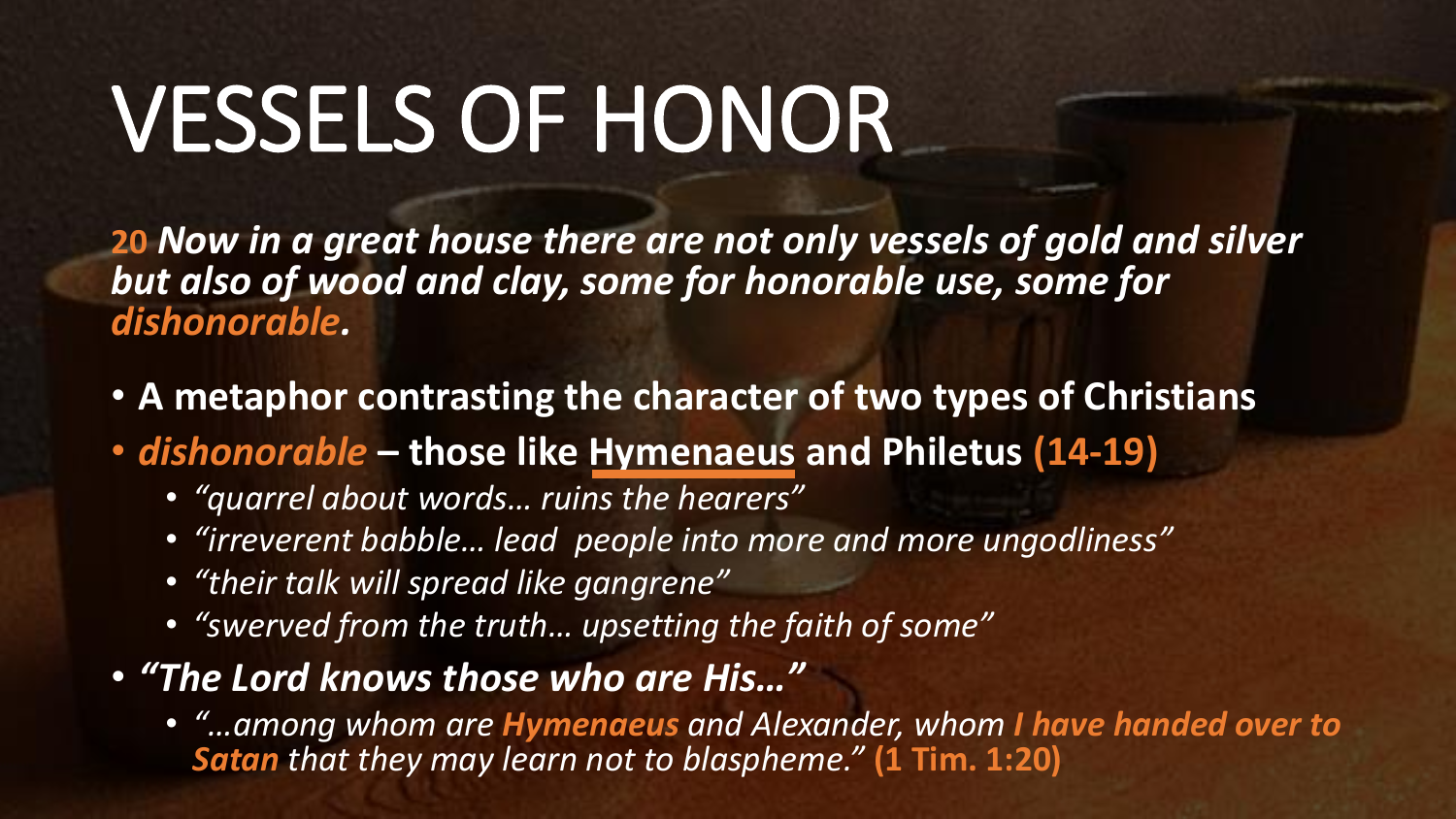**20** *Now in a great house there are not only vessels of gold and silver but also of wood and clay, some for honorable use, some for dishonorable.*

- *honorable –* **those faithful like Timothy**
	- Those who *"do your best to present yourselves to God as one approved"*
	- *"a worker who has no need to be ashamed"*
	- *"rightly handling the word of truth"*

• *"Let everyone who names the name of the Lord depart from iniquity."*

• *iniquity* - unrighteousness, as a violation of God's standards which brings divine disapproval; lawlessness

**Work to rightly handle the word of truth and reject those who swerve from it**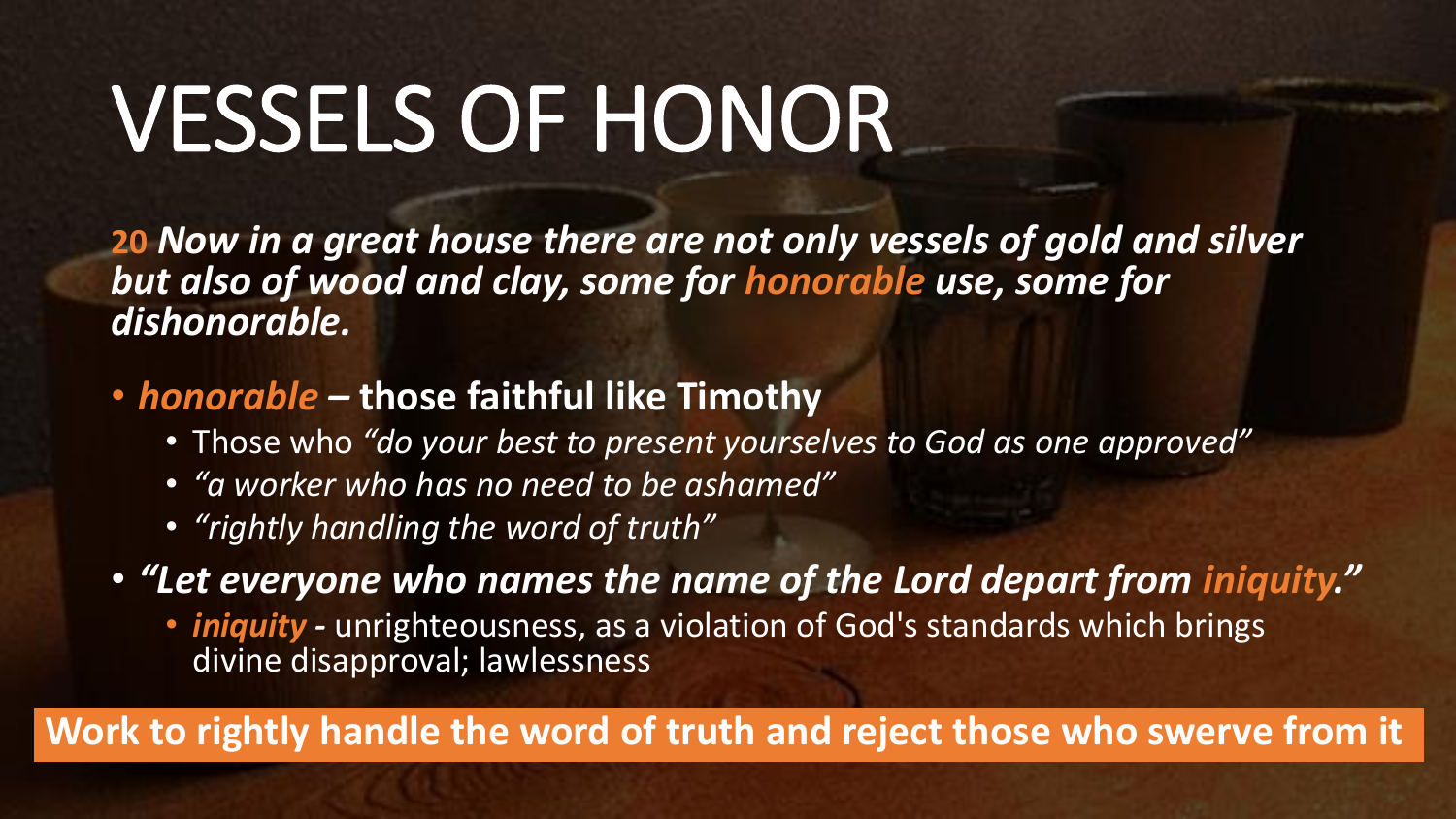**21** *Therefore, if anyone cleanses himself from what is dishonorable, he will be a vessel for honorable use, set apart as holy, useful to the master of the house, ready for every good work.*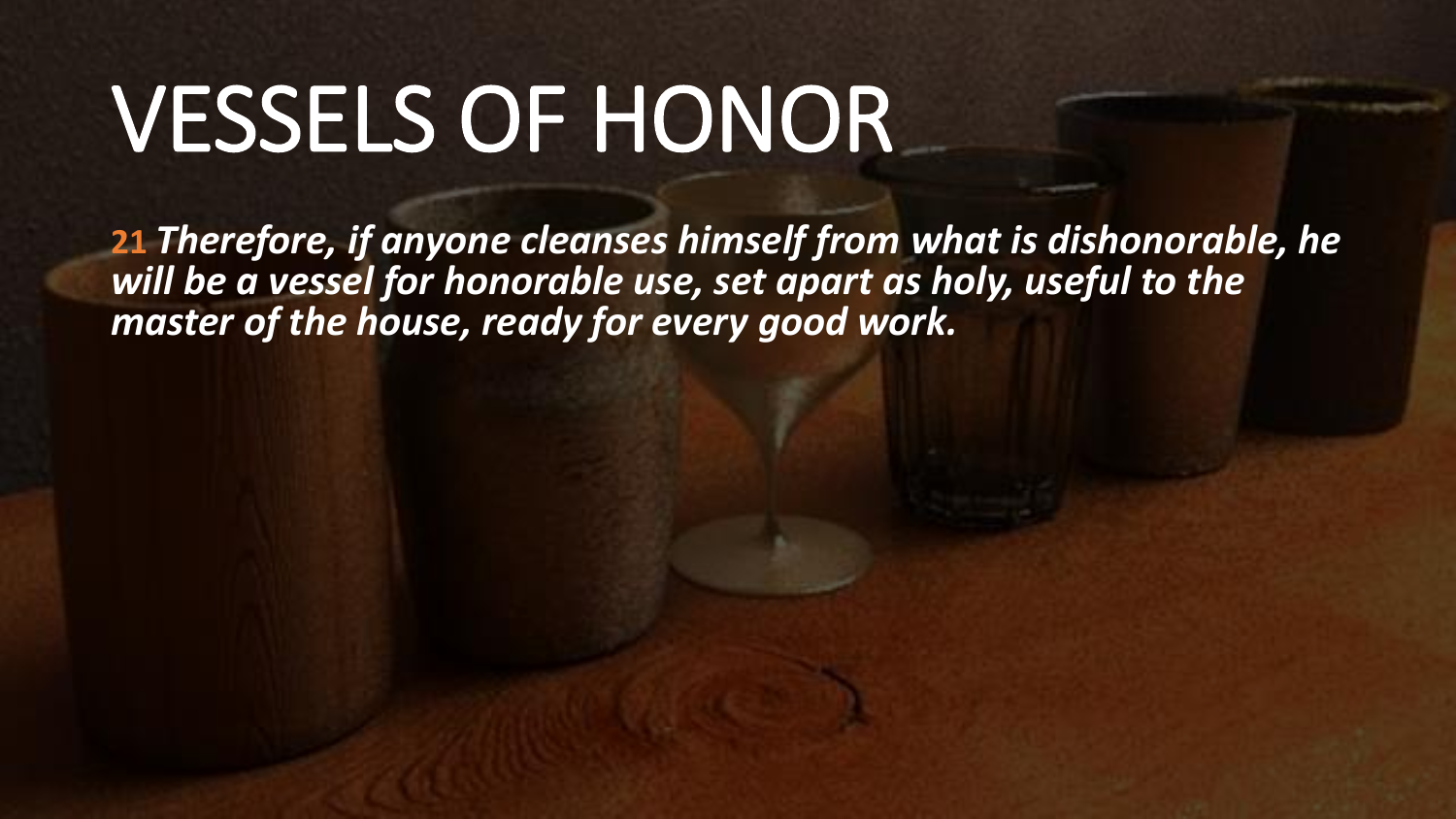**21** *Therefore, if anyone cleanses himself from what is dishonorable, he*  will be a vessel for honorable use, set apart as holy, useful to the *master of the house, ready for every good work.*

- **We can move from one group to the other (***cf.* **Rom. 9:22-24)**
	- *"And such were some of you. But you were washed, you were sanctified, you were justified in the name of the Lord Jesus Christ and by the Spirit of our God."* **(1 Cor. 6:11)**
	- *"Cleanse your hands, you sinners, and purify your hearts…"* **(James 4:8)**
	- *"Having purified your souls by your obedience to the truth…"* **(1 Pet. 1:22)**
	- If we walk in the light *"the blood of Jesus… cleanses us from all sin"* **(1 Jn. 1:7)**
	- *"Since we have these promises, beloved, let us cleanse ourselves from every*  defilement of body and spirit, bringing holiness to completion in the fear of *God."* **(2 Cor. 7:1)**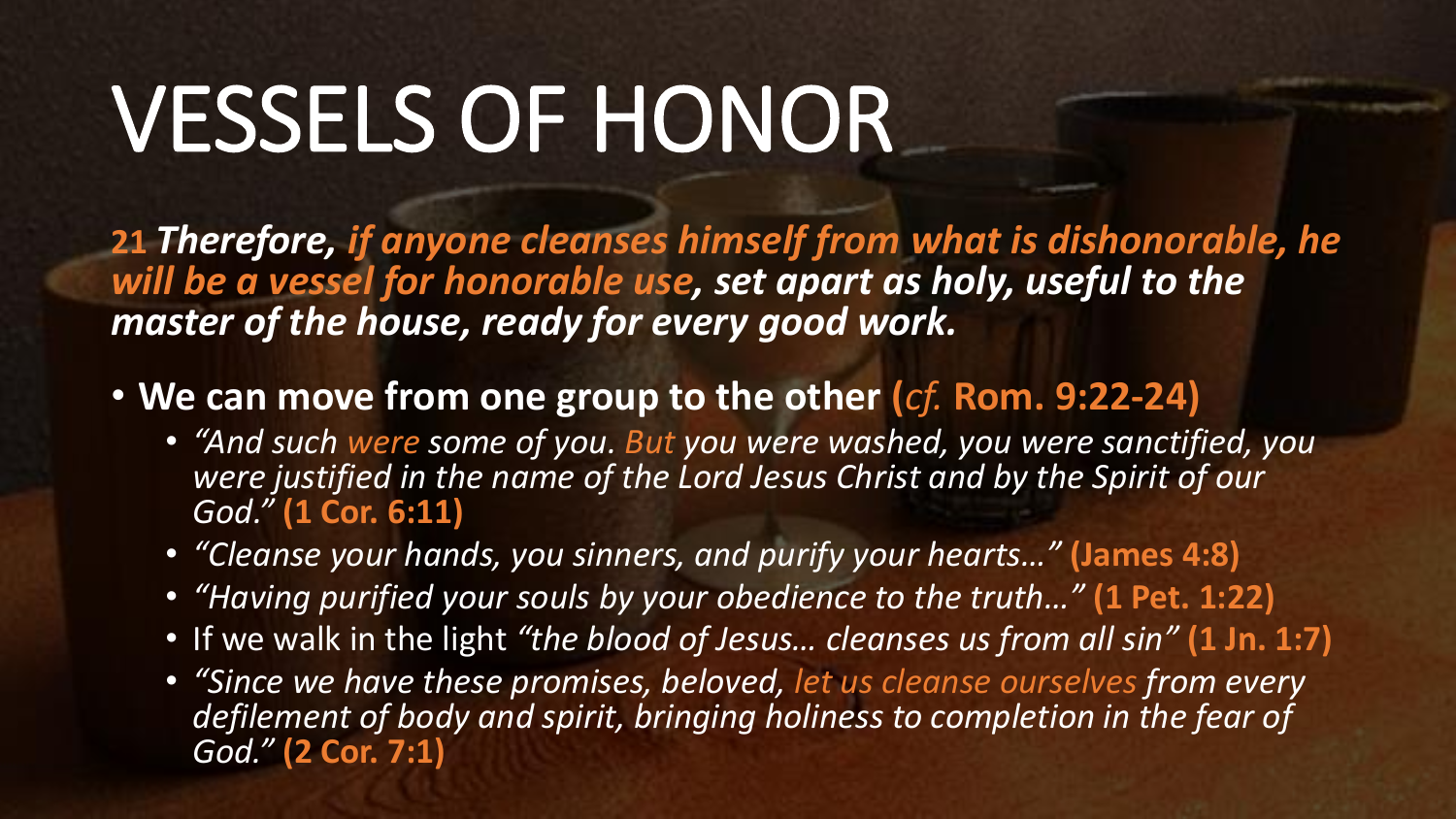**21** *Therefore, if anyone cleanses himself from what is dishonorable, he*  will be a vessel for honorable use, set apart as holy, useful to the *master of the house, ready for every good work.*

• *set apart as holy* – sanctified; dedicated to God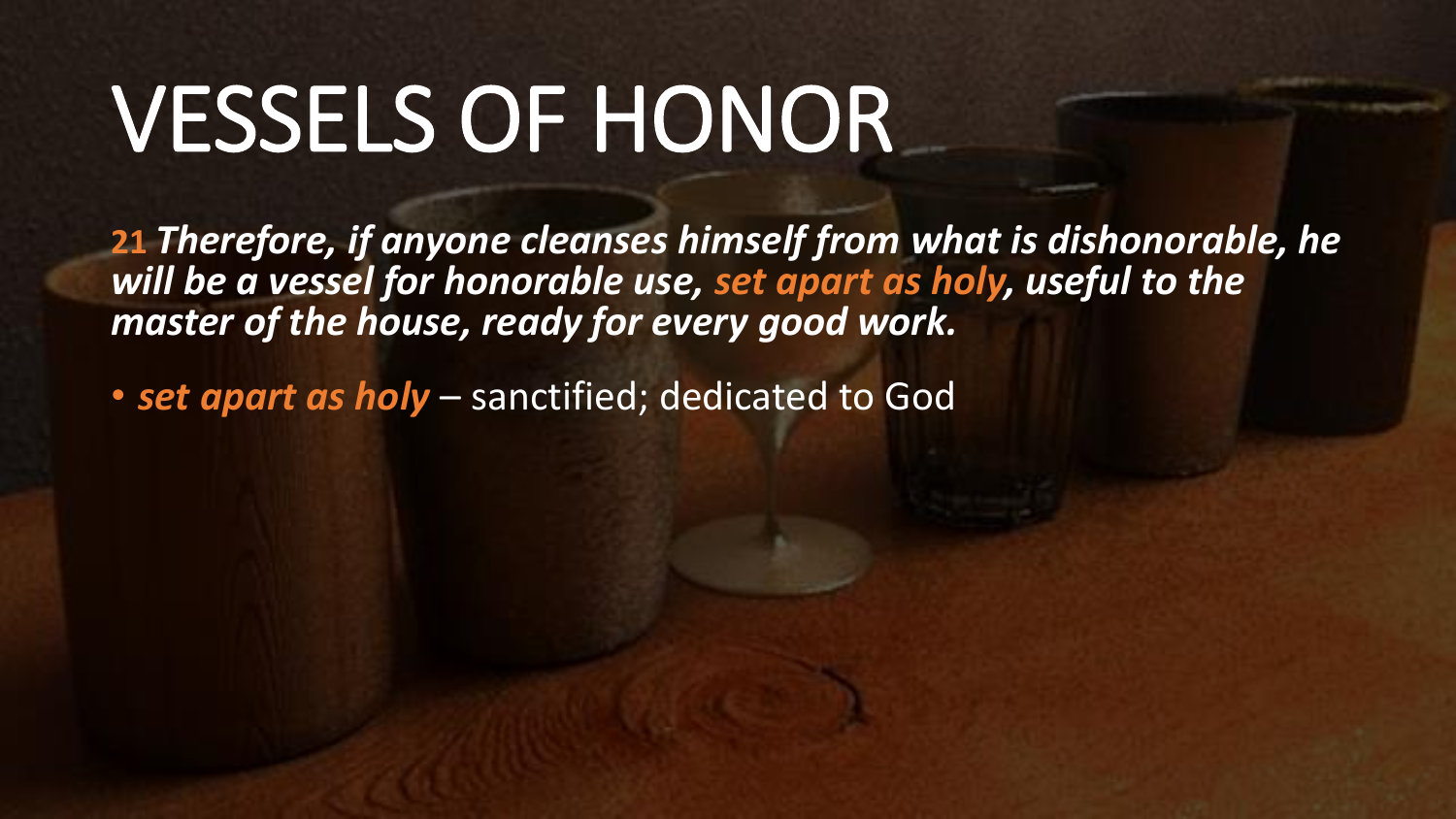**21** *Therefore, if anyone cleanses himself from what is dishonorable, he will be a vessel for honorable use, set apart as holy, useful to the master of the house, ready for every good work.*

- *set apart as holy* sanctified; dedicated to God
- *useful to the master* suitable for His purposes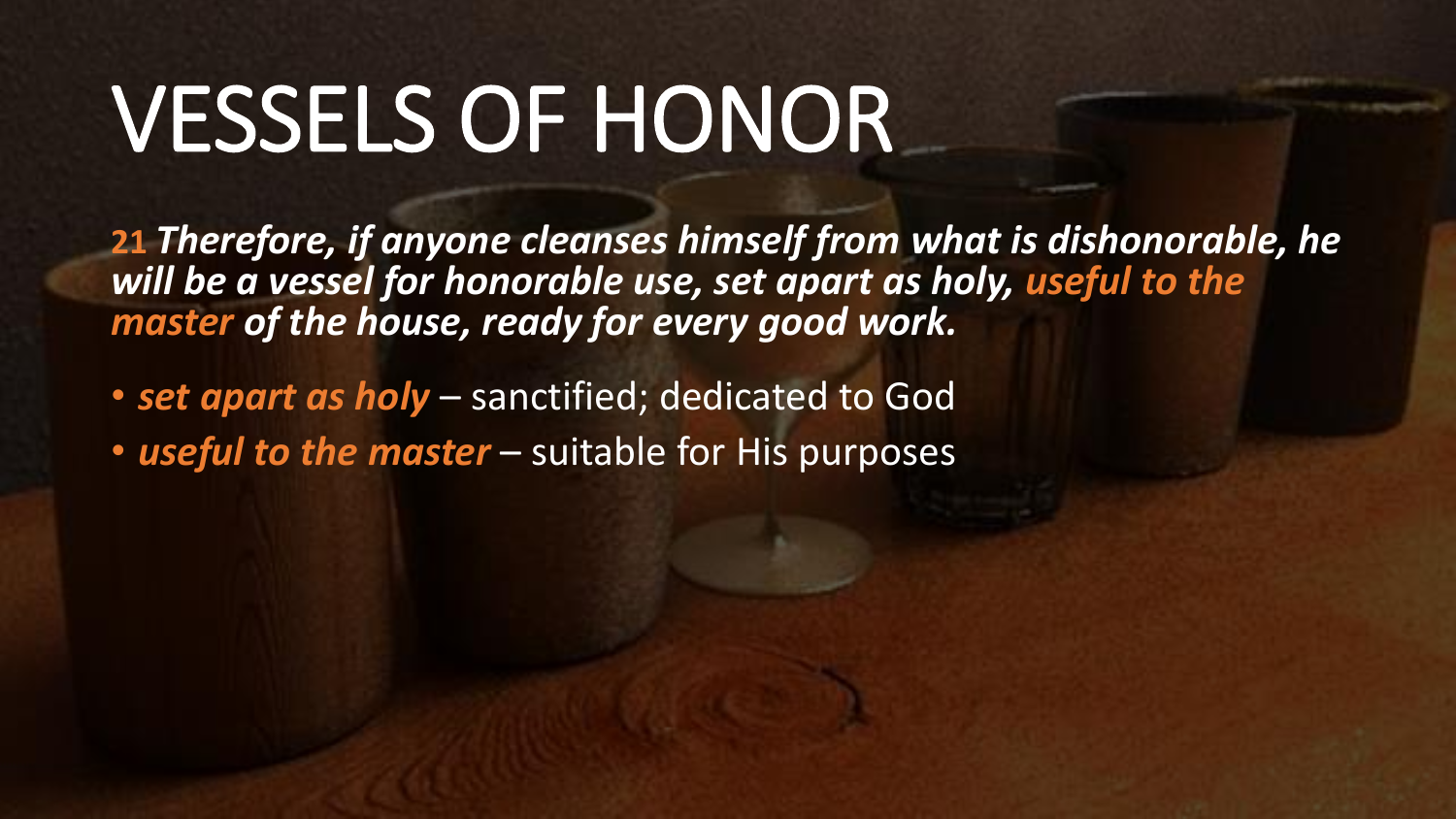**21** *Therefore, if anyone cleanses himself from what is dishonorable, he will be a vessel for honorable use, set apart as holy, useful to the master of the house, ready for every good work.*

- *set apart as holy* sanctified; dedicated to God
- *useful to the master* suitable for His purposes
- *ready for every good work* fully equipped for God's service

**attending services praying regularly studying scripture giving generously sharing the gospel** **caring for the poor treating others justly loving our neighbors truly love each other show hospitality**

**be patient in tribulation associate with the lowly do what is honorable in the sight of all live peaceably with all**